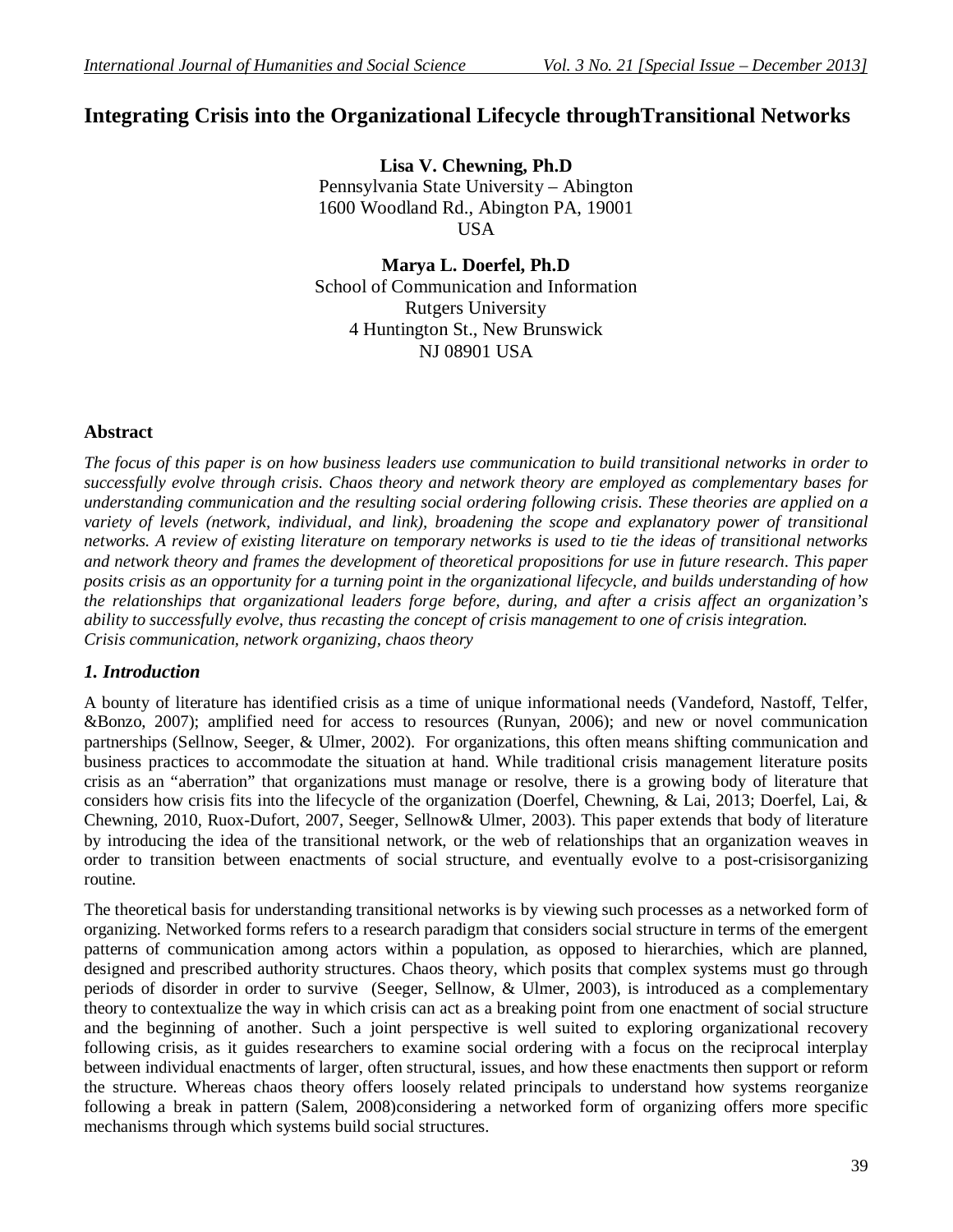Network theory and research that considers the dynamic evolution of a system has focused on organizational change and transition (e.g., Barley, 1990; Corman, 1996). Such work has sought to explain the theoretical mechanisms of social networks but rarely considers the triggering events often associated with crisis (for an overview of work on theories of network evolution, see Monge& Contractor, 2000). Work that has considered such interruptions (e.g., Topper &Carley, 1999, Bigley& Roberts, 2001; Sellnow, Seeger, & Ulmer, 2002) has done so from the point of view of organizational forms whose purpose is to aid in crisis recovery. These studies, offer limited insight into how 'indigenous" business and organizations use network communication following crisis. Understanding how indigenous businesses reorganize following crisis is an important piece of the recovery puzzle. Indigenous businesses are an important part of the regional infrastructure, as they provide employment and financial stability to inhabitants. Arguably, a community cannot recover if its businesses do not recover.

While research on post crisis transitory networks does exist, many questions about such networks remain both unasked and unanswered. For example, what are the characteristics that mark the time surrounding crisis as something set apart from a "normal" time? How do organizations use or alter their existing business networks to bridge this time? In what way is communication distinct from "normal" business communication? Building on a rich body of organizational literature, this paper lays out theoretically derived propositions exploring the communication mechanisms underlying transitional networks. Together, this paper's propositions offer a basis for building a post-crisis puzzle that extends networked forms of organizing as a communication-driven dynamic process. The theoretical frame is also discussed as a communication-centered strategy that lays the groundwork for organizational leaders to integrate networked forms of organizing into theirpoint of view and their organization's lifecycle,broadeningthe concept of crisis management to one of crisis integration.

#### *2. Crisis as Impetus for Transitional Networks*

Crisis has been defined as a time of "high consequence, low probability, ambiguity, and decision-making time pressure" (Runyan, 2006, p. 13). For organizations, crisis "represents a fundamental threat to the very stability of a system, a questioning of core assumptions and beliefs, and risk to high priority goals, including organizational image, legitimacy, profitability, and ultimately, survival" (Seeger & Ulmer, 2002, p. 126). Organizational crises can vary among several dimensions, including: predictability, intentionality, violence, and whether they are natural or manufactured (Shauf, Ahmadun, & Said, 2003), and can refer to accidents, a dormant but dangerous threat, recurring dangers, or a "unique cataclysm" (Dynes, 1970, p. 50). A meta-analysis of crisis and crisisrelated literature identified crisis and disaster as "related events where the crisis is more comprehensive than the disaster" (Shauf, Ahmadun, & Said, 2003, p.31). Therefore, in adopting the term *crisis* for consistency, this paper refers to the comprehensive events and processes that can disrupt and challenge an organizational system.

Organizations suffer challenges created by crisis, including physical damage to people and buildings, dislocation from physical space, loss of contacts including suppliers and clients; misinformation, and lack of capital and other tangible resources (Doerfel et al. 2010; Dynes, 1970; Runyan, 2006, Vandeford et al. 2007). These challenges can be physical, emotional, social, and functional for organizations. They can also range from short-term to long-term impact on various aspects of organizing. For example, during the Man Gulch fire, members of a first response organization lost their sense making ability, undermining their ability to do their jobs and ultimately leading to loss of life in the crisis (Weick, 1993). On a larger scale, following natural disasters such as the Red River Valley Floods and Hurricane Katrina, individuals and business were forced to evacuate entire regions (e.g., the entire city of New Orleans) due to heightened personal danger and sweeping physical damage. Such large-scale disasters incurred exorbitant costs in terms of of rebuilding, loss of business, and displaced networks (Procopio  $\&$ Procopio, 2007; Sellnow, Seeger, & Ulmer, 2002).

These challenges exist on the organizational level, and more broadly at the macro level of the communities or industries to which an organization belongs. For example, following Hurricane Katrina, one small business owner reported not being able to obtain funds because there was no functional mail for invoicing, and another business owner reported being ready to get back to business, but not being able to because suppliers had no electricity (Runyan, 2006). Similarly, following 9/11, communication infrastructures were damaged as both landlines and mobile calling were temporarily unavailable,making work in areas of lower Manhattan impossible until technological capabilities could be restored (Carey, 2003; Katz& Rice, 2002). Alternately, crises for which the organization is at fault, such as the BP oil spill, can damage the geography, technological infrastructure, as well as community and stakeholder relationships.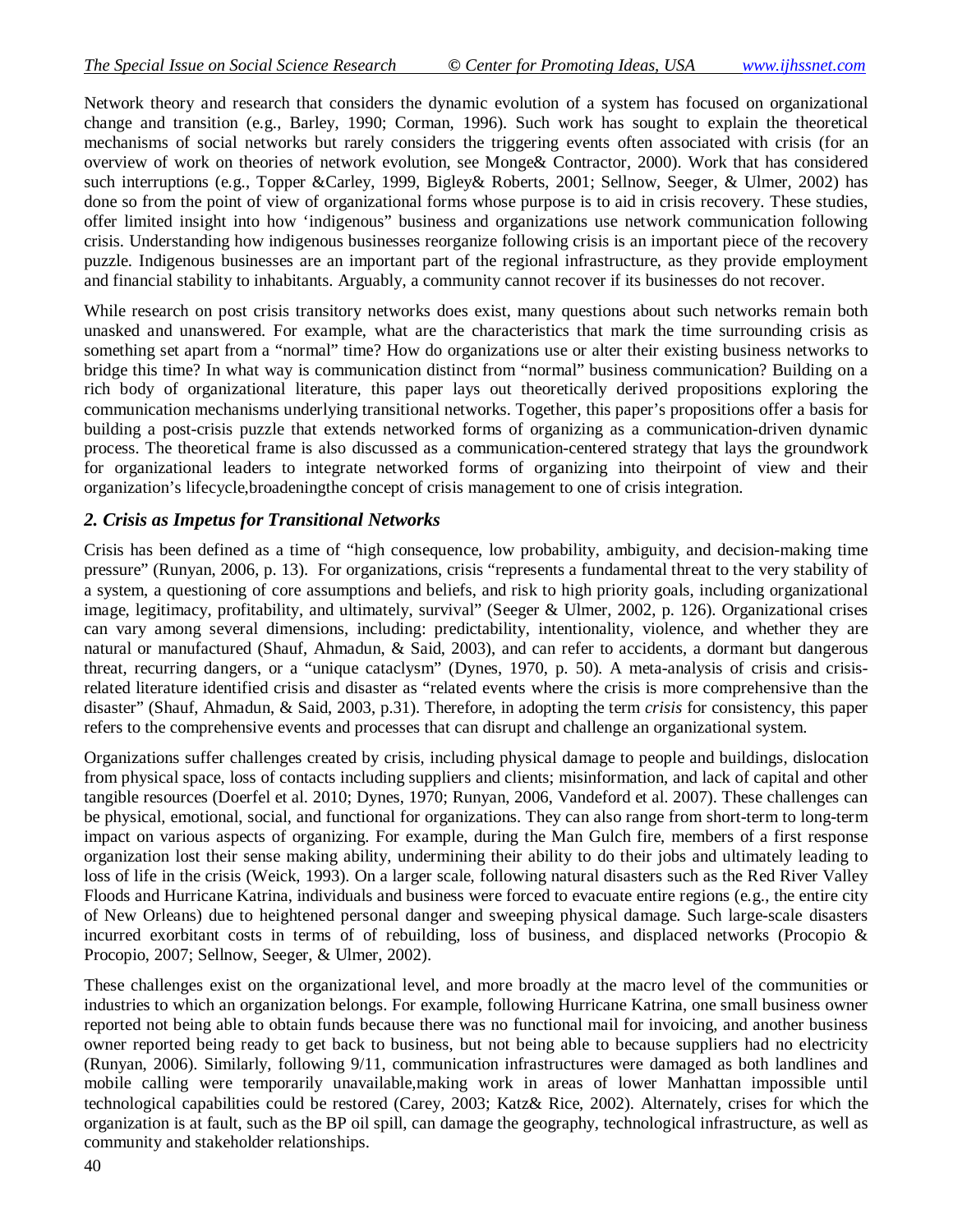We thus argue that crisis interrupts the flow of business, and becomes part of a redirected flow of business, creating a new communication space involving multiple partners, networks, communication strategies, and information and tangible resources. Rather than aberrance in the lifecycle of an organization, a crisis might be more usefully considered a "process of transformation induced by a major disruption that forces the restructuring of social, human, and natural systems" (Ruox-Dufort, 2000). Crisis sheds light on the "origins, adaptive capacities, and survival" of social order (Kreps, 1984, p. 310). Assessing such situations offers a glimpse into the full lifecycle of social ordering, from the end of one type of order through the beginning and maintenance stages of another. It also illustrates how entities use social ordering mechanisms (e.g., communication) to adapt to, survive, and change their new environment.

Thinking of crisis as a turning point in the system is in line with chaos theory, which argues that organizational systems are in a constant of fluctuation, drawing on inputs from their environments and adapting accordingly. Chaos is seen as a necessary step in the evolution of a system, and can be kicked off by a bifurcation point, or a "sudden change in the system's direction or structure that is followed by the system rearranging itself" (Freimuth, 2006, p. 145). A bifurcation points can be likened to a triggering event, or the occurrence that begins a period of crisis. Once the bifurcation point occurs, the system rearranges itself through inner guidelines that act as "islands of stability" within the chaos (Freimuth, 2006, Thietart&Forgues, 1995, p. 26). Known as "strange attractors," these guidelinesrepresent the deep structure that underlies a system (Seeger, Sellnow& Ulmer, 2003). Attractors come to represent a fractal form, or layers of similar patterns and configurations at various system levels, in which each level is based on the order of the previous level (Thietart&Forgues, 1995). Thus, every instance of organizing creates the basis for the next instance of organizing. Crisis can accelerate this process because initial conditions are changing and there is too much positive feedback coming from the environment. Coupling chaos theory with social network theory to study transitional networks provides a framework for understanding crisis as a natural part of organizational reordering.

Taken together, crisis literature and a network point of view establishes a basis for the first proposition:

P1: The time following a triggering eventwill be marked by a damaged macrostructure that alters the composition of interorganizational networks (IOs).

To further explore the interplay between environment, communication, and social structure, we next unpack the tenets of a networked form of organizing as a base for the creation of transitional networks.

## *3. Networked Forms of Organizing*

The idea of networks has been applied as theory, method, and even as a paradigm (Burt, 1982; Castells, 2000; Doerfel, 2008; Rice 1993). In fact, some scholars have noted the fact that the term "networks" is so widely used that it is losing its original meaning (Ebers, 1997). The idea of networks is broadly seen in scholarship with several overlapping themes as summarized in Table 1. Castells (2000) put forth the idea of a network society, which he defined as a form of social structure, or "organizational arrangement of humans in relationships of production/consumption, experience, and power, as expressed in meaningful interaction framed by culture" (p. 5). Key to the enactment of this social structure is information, connectivity, and flexibility. This enactment can be defined as a set of recurring ties among a set of nodes (Ebers, 1997, p. 15). Network ideas can be applied on both an interpersonal level (studying the interaction of people and resulting social order independent of organizations) and in an organizational context. Organizationally, networks can be studied within a single organization, or across organizational boundaries, coming to encompass a number of organizations that collaborate or form alliances in one or more facets of their businesses.

Studying organizations in this context, it can be said that they are situated in a network setting. Thus, utilizing network theory inherently acknowledges networks as structure. That is, the process of studying organizations in *terms* of their connections illuminates the *nature* and *consequences* of their connections. Thus, network theory assumes *a priori* the existence of networks, and the existence of networks makes possible the use of network theory. Within networks, individuals exist in relation to other individuals (Powell, 1990), and accordingly, organizations exist in relation to other organizations. Individuals do not exist apart from the other employees in their organization, just as organizations do not exist separate from other entities. Rather, they are part of an organizational network in which success has to do with building reciprocal relationships, often based upon an expectation of future interactions. These social relations are particularistic, as opposed to universal, as they are built on repeated communication between and among entities within the same network.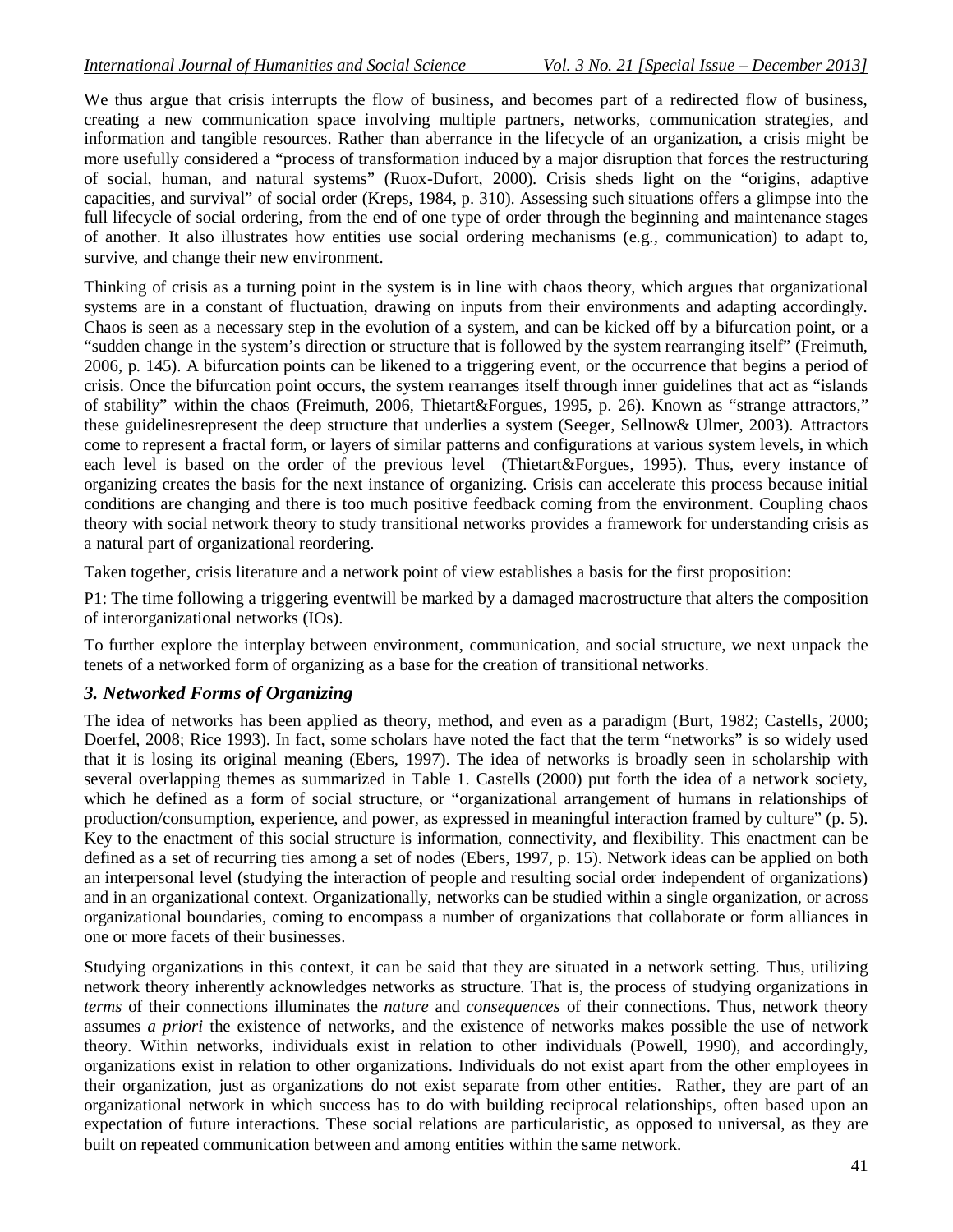Organizational and interorganizational networks are versions of complex systems. The building blocks of a complex system are agents, attributes, and rules of interaction (Monge& Contractor, 2003). Agents are the individual-level actors involved in a system. The network is the "relations among the agents from which…other agents learn and to which agents can transfer new information and improvements" (Monge& Contractor, 2003, p. 84). Thus, networks are the context of connections among agents. For example, an interorganizational network can be composed of all of the agents (other organizations) that interact with a focal organization in order to conduct business. They are situated within an environment, examples of which can be their geographic communities or industries. Attributes are traits of the agents, such asorganizational type. Finally, rules of interaction are the prescriptions for interaction that underlie behavior in a system. Rules can be explicit or implicit, and applied on the individual, dyadic, triadic, or whole-network level. Further, metarules may dictate the context in which certain rules should or should not be followed (Monge, & Contractor, 2003).

During crisis, a system's openness to its environment will influence the presence or absence of agents, the salience of their attributes to maintenance of the system, as well as interaction rules. The environment changes, and therefore the components of a given system are also likely to undergo change. Membership can fluctuate, as some agents become unavailable or irrelevant. Attributes that were formerly secondary may become more salient. Most important, rules of interaction may need to change in order to make sense in the new environment. As chaos theory implies, these rules of interaction can serve as attractors that help create order out of the chaotic state. Attractors represent not only the basic organizing principles of a system, but also the fundamental social assumptions and values of a systems. How these attractors develop is a result of communication among affected parties, and holds implications for the goals that organizations have for moving through crisis, which in turn affects with whom organizations will communicate, and what they will communicate about.

#### **3.1. Communication and the Relational Nature of NetworkedForms**

Social network theory posits patterns of interaction among people as the building blocks of networks (Blau, 1977; Burt, 1982, Granovetter, 1985). In this sense, interaction implies communication. In fact, communication has been defined as a "process by which individuals interact and influence each other" (Craig, 1999, p. 143). In network studies, this process is often examined in terms of the patterns of contact that underlie relationships. Variation of the patterns, or changes in to whom one is linked in the network, can directly and/or indirectly affect the experiences and outcomes of network members or more general societal contexts.

A communication perspective moves beyond simple contact and encompasses the creation of shared meaning. A constitutive point of view posits that communication involves the creation of meaning between; and the relationships, identities, and social realities of; the communicating parties (Craig, 1999). Thus, engaging in a communication network involves creating a series of connections with others through which shared meaning is negotiated. Aakhus (2007) asserts that communication can have both constitutive and instrumental possibilities. Communication can be mutually created, but it can also be intentionally directed. Much of this work is done naturally, as people rely on mutually shared language, context, and values.

Looking at the building of transitional networks from a communication perspective on relationships, then, encompasses an examination of the connections made--as well as their content--and how these relationships serve to help or hinder the process of network reconstruction. Specifically, in order to understand how organizations get back into communities of relationships (i.e., interorganizational networks), it is important to consider what they talk about andhow they enact this communication. This includes assigning agreed upon value to tangible resources, deciding the shared relevance of information, and devising methods and messages that leverage available resources. Thus, it is not elements of structure or information alone that equal network communication, but also how these elements were created and recreated by individuals in order to establish the shared values of an operational network.

Considering the interplay between structure, system components, and communication, we propose:

P2: During crisis, the communication that binds the networks agents will change, leading to the creation of transitional networks in which agents evolve through the crisis.

Employing complementary theories of network development and structure, the following sections detail the mechanisms that organizations use to create these networks.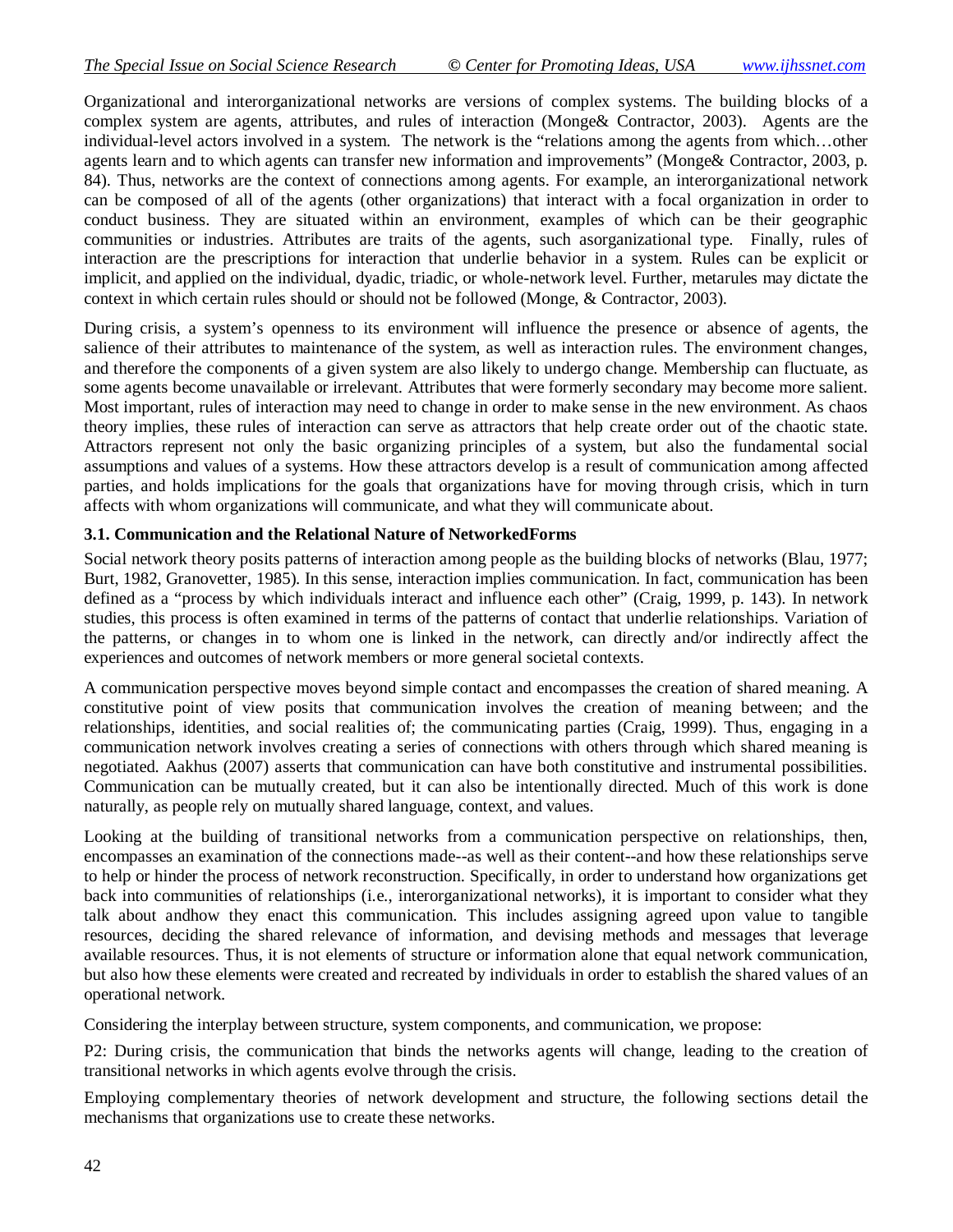#### **3.2. Network Development**

Several schools of thought have been identified as relevant to understanding network development and membership. Among those are theories of social capital, theories of mutual self-interest and collective action, and exchange and dependency theories (Monge& Contractor, 2000). Each of these theories examines a motivation for actors to engage in a network. It can be argued that engaging in communication with any business partners is enacted in hopes of garnering resources necessary for survival. Such a notion establishes the idea of dependency. Resource dependency and exchange theories are rooted in the idea of exchanging valuable or needed resources, and posit that people will seek out and interact with others who have resources that they need. Such coupling leads to interorganizational linkages and coordination by networks (Monge& Contractor, 2000). The variety of ties with which one engages, then, provides opportunities for access to different resources, as well as opportunities to increase one's power or initiate trust between formerly non-connected or indirectly connected parties.

Powell (1990) identifies as the basic assumption of network relations the idea that "one party is dependent on resources controlled by another, and that there are gains to be made by the pooling of resources" (p. 303). This dependency enters parties in a series of "reciprocal, preferential, [and] mutually supportive" interactions by which they are able to accomplish their own goals without sacrificing the goals of network partners (Powell, 1990, p. 303). Such resource sharing and information transfer, in turn, leads directly to the flexibility that is prevalent in network forms. The links that create access can be seen as individual level network constructs as described in Table 2. Being embedded, having greater centrality, and the nature of connections in terms of roles are all related to resource access and exchange.

Embeddedness rests upon the idea that social influence, rather than being external and finite, is ongoing and socially (re)constructed during each interaction (Granovetter, 1985). Embeddedness guards against opportunism by building relationships based upon trust and reciprocity, as well a general knowledge of what one can expect from another partner. Heimer (1992) points to the tension created by networks, which are inherently particularistic, embedded within the universalistic organization or community. Particularism emphasizes a return to specific persons for repeated interactions, whereas a universalistic context emphasizes seeking out the most beneficial contact for each interaction, regardless of past acquaintance or history. Particularism is inherent to networks, Heimer (1992) argues, because existence in networks necessarily entails obligations to concrete others. Once reciprocity and familiarity become the basis for repeated relationships, future action is often fueled, at least in part, by the information that these actors share because of joint history, rather than based upon an abstract set of rules of transaction.

Dynes (1970) conceptualizes organizations as embedded in interorganizational networks in terms of input and output sets. An organization relies on its input set for resources necessary to function, such as personnel, material, and capital (p. 186). Similarly, it produces outputs, such as products, personnel, or capital, for other members of the IO network. However, sometimes the networks within which organizations are embedded are missing or irrelevant following a crisis. For example, during the mandatory evacuation following Hurricane Katrina, some organizations were completely inoperable, while others were forced to work from remote locations. Communication, and therefore business operations, with both input and output sets, was hampered by lack of opportunity for face to face meeting, inoperable communication technology, and the fact that many organizations did not have alternative contact information for organizations in their networks. Dynes (1970) argues that when this happens, organizationsengage in behavior to manage these sets. Essentially, organizations aim their communication at restoring balance to their input and output sets.

Following a crisis, organizations are bound with other organizations in what Dynes (1970) calls the disaster environment. Theories of mutual self-interest and collective action consider the possible benefits that can be achieved in such an environment by acquiring and sharing resources through coordinated action. The premise of collective action states that the extent to which people are interconnected in communication networks increases their willingness to support the collective good (Monge& Contractor, 2000). Theories of collective action, therefore, "seek to explain the conditions under which actors will be sufficiently mobilized to contribute to a collective public good" (Monge& Contractor, 2003, p. 171). Granovetter (1978) asserts that the precipitating condition for collective action occurs when the benefits to the actor (individual or organization) outweigh the costs, a point in time that he termed *threshold*.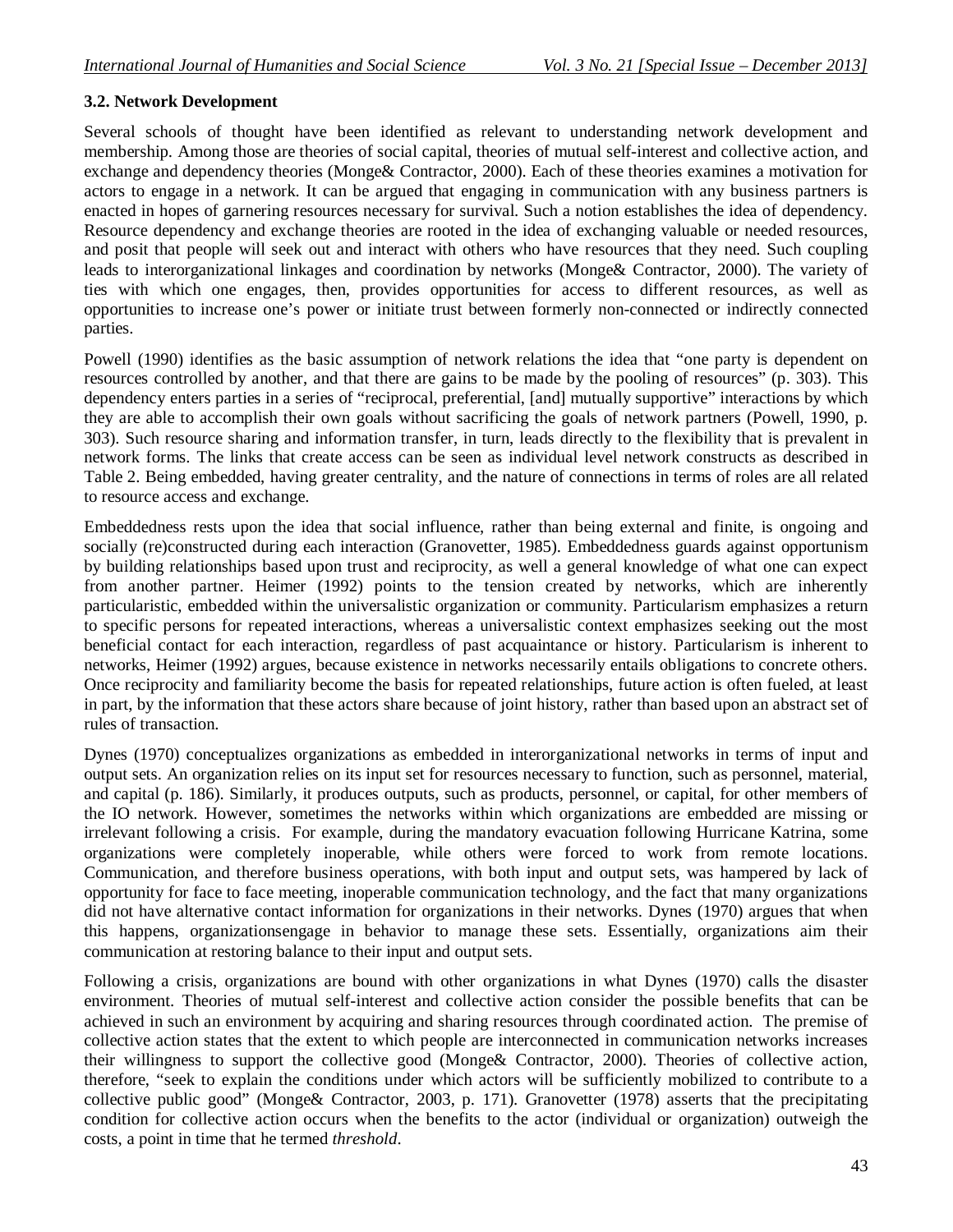Although each actor has a threshold, it is likely that other members of their network will influence their threshold, and subsequently affect their decision to participate in collective action. For example, network size, density, centrality, homogeneity, and interdependence have been shown to influence the decision to participate in collective action (Granvoetter, 1978; Marwell, Oliver, &Prahl, 1988).

Additionally, Gould (1993) proposed that actors choose among participation options in terms of "norms of fairness that encourage individuals to match the contributions of others, and the desire to avoid making contributions that will be wasted" (p. 183). Thus, structural and interpersonal factors can affect an actor's decision to participate in collective action. Gould (1991) studied collective action and social networks in terms of mobilization of social movements and found thatthrough the interaction of informal and formal structures, collective action in the form of mobilization "creates new social ties, even as it relies on pre-existing ties as a source of solidarity" (p. 728). Similarly, Dynes (1970) noted "cooperative relations in the emergency period are often an extension of pre-disaster patterns of interorganizational relationships" (p. 184). Thus, collective action during crisis might provide the opportunity for new and old, informal and formal contacts, to work together.

Individual network members can also glean ancillary benefits as a result of engaging in collective action networks. Benefits can range from material resources such as money or supplies to intangible resources such as information. Following crisis, there is a simultaneous need for resources on both a micro- and macro-structural level. Post-crisis organizational networks may develop under circumstances aimed towards the completion of common goals such as community level goals like having social order, organizational level goals like making payroll and reopening a business, and personal level goals like repairing a private residence or sending children back to school.

Given the findings of previous research on network development, we propose:

P3: The development of transitional networks will be driven by resource sharing.

P3a: Input/output interorganizational networks will blur as organizations manage resource needs in a transitional space.

P4: Network development in a post-crisis transitional space will include some partnerships that benefit the overall good with ancillary benefits to network members.

P4a: A more severely damaged macrostructure will lower an organization's threshold, thus increasing the likelihood that it will participate in collective action.

P4b: Links activated for collective action will be part of existing IO networks to the greatest extent possible.

#### **3.3. Network Membership**

As organizations seek resources or engage in collective action, network membership will fluctuate and the network structure will be formed and reformed. There are two competing views on what type of network structure provides the most benefit. One point of view posits that homophilous networks provide advantage in time of turbulence. As homophilous ties are likely to hold the same attitudes, abilities, beliefs, and goals, it is likely that they will also hold similar resources. Network ties based on homophily can provide quick access to commonly used resources. Because we tend to trust similar others more readily than those who are different, it is possible that less relational work would have to be done to rapidly establish a relationship and thus access these resources.

To build transitional networks, then, it would make sense that organizations would turn to similar organizations for help. In fact, Hurlbert, Haines, and Beggs (2000) found that homophilous relationships are beneficial in times of structural turbulence, and that such ties become more important during times of crisis. Such networks also facilitate trust, cooperation, and easy exchange of resources. Supported by this sense of belongingness and cooperation, members are able to pursue individual interests. Information exchanged in these networks supports norms and reinforces network identity.

While this may not lead to greater innovation, it can lead to greater decision-making power, as well as an environment in which members share trust and are therefore more willing to take risks. It is also possible that homophilous and known partners act as attractors, in that they provide a familiar underlying structure for the system to return to.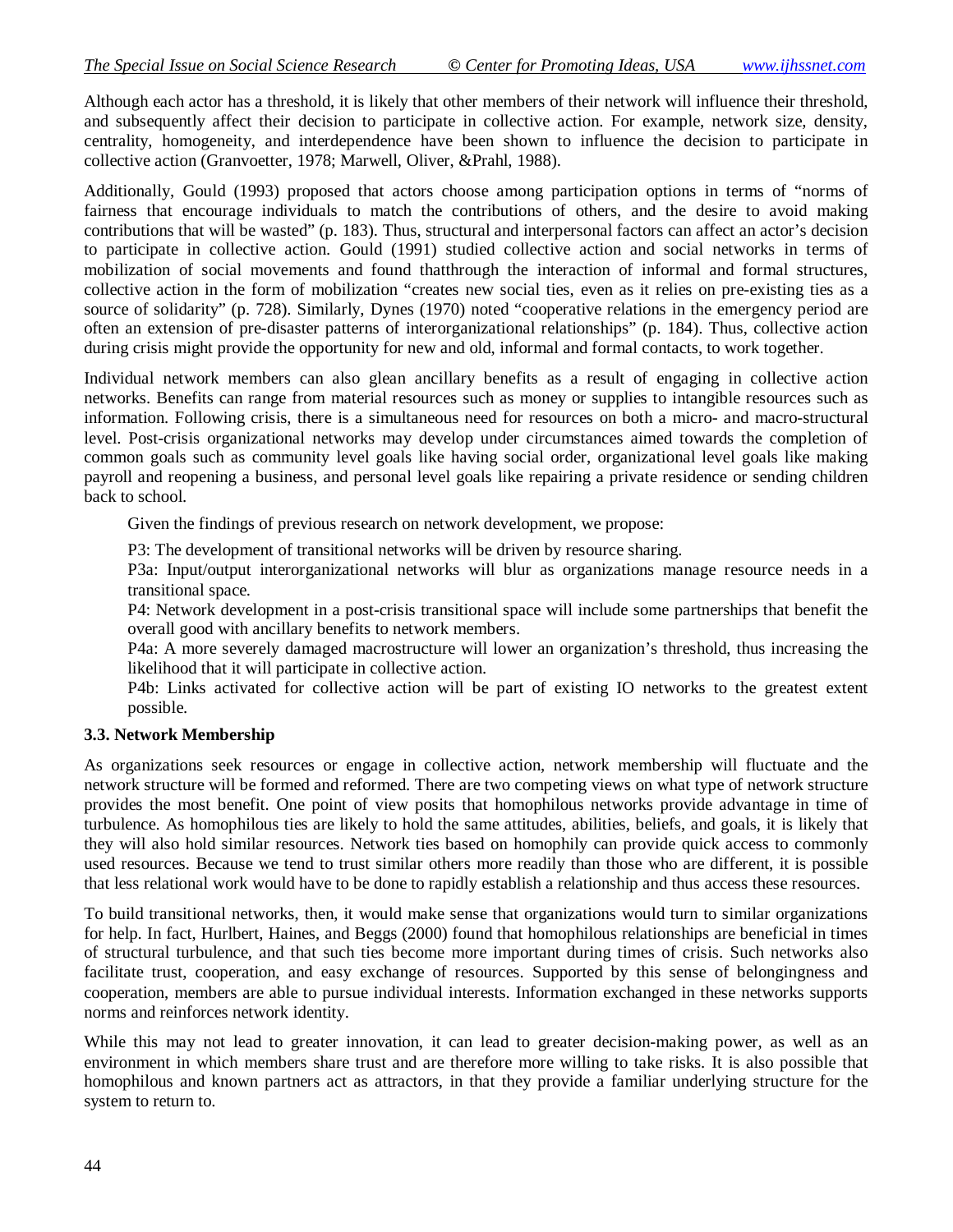Given the previously discussed importance of embeddedness, as well as the preference for organizations to work with similar and known others during crisis, we propose the following:

P5: Organizations will show a preference for creating homophilous transitional networks.

P6: Organizations will show a preference for maintaining pre-disaster links.

Returning to the idea that former contacts become inoperable or irrelevant following crisis, it could be argued that organizations are forced to open up their boundaries to include new contacts in their networks. That is, following crisis, organizations will be forced to add new and diverse links, regardless of preference for or levels of pre-crisis levels of diversity. Although research has shown that the most effective and cooperative relationships develop among similar and familiar organizations, organizations will also use the legitimacy of the person or organizations in order to determine if they should work together (Dynes, 1970, p. 192). Legitimacy can be determined by considering organizational goals, means, and leadership, and encompasses the values and means of the organization congruent to the situation at hand (Dynes, 1970). For example, following crisis, there is often a need for food and shelter. Since the Red Cross provides these items, they have legitimacy in this situation if they fulfill these duties (Dynes, 1970).

While much of the research that supports this idea is in regard to community or helping organizations (Dynes, 1970, Sellnow, Seeger, & Ulmer, 2002), the same idea can be applied to indigenous organizations. For example, following Hurricane Katrina, small businesses engaged with both FEMA and the Small Business Association (SBA) (Chewning, Lai, & Doerfel, 2010; Runyan, 2006). Similarly, existing links that are usually on an organization's network periphery, such as insurance companies, may take on increased importance and legitimacy during a crisis.

Organizations may also deem other affected organizations that share their same plight to be legitimate because of their shared circumstance and goals. Thus, although we propose that organizations will prefer to create homophilous networks containing pre-crisis links, we also propose the following about the inclusion of new and/or diverse links in transitional networks:

- P7: New links added to transitional networks will be those that have crisis legitimacy.
- P8: In transitional networks, existing links with crisis legitimacy will take on increased importance.

Due to the fact that both diverse and homophilous structures can provide advantages in times of crisis, it might be more beneficial to ask what types of relationships provide the most benefit for organizations in a crisis environment. Different types of networks offer accessibility to different types of resources. The content of links and the extent to which they are multiplex can vary. Networks can be classified as communication networks, information networks, problem-solving networks, knowledge networks, access networks, friendship networks, trust networks, and advice networks (Brass &Burkhardt, 1992; Cross, Borgati, & Parker, 2002; Krackhardt, 1992). Types of networks can be viewed in terms of formal and informal. Formal ties are considered positioncentered, and rarely persist after an individual or business fills a specific role in the network (Podolny & Baron, 1997). Alternately, informal networks often involve links based on friendship, communication, and trust.

These are often multiplex because the link involves a variety of interactions and strongest because more time is dedicated to the relationship. Information in these networks can range from idle chatter to personal information to "delicate political [organizational] information" (Krackhardt& Hanson, 1993, p. 105). People in these networks are often privy to information they wouldn't gain through formal because of the open communication and personal trust inherent to these types of networks are not necessarily present in their formal counterparts.

Ties in friendship networks are considered more "portable," in that they are person -- rather than position - centered, and often maintained even after one leaves a certain position in the company (Podolny & Baron, 1997). Additionally, people are more likely to support other members within their friendship or trust network than they are to support other types of network members.

Yet, crises yield unconventional and unanticipated partnerships (Kreps, 1984; Runyan, 2006). For example, following the Exxon Valdez oil spill, federal agencies, non-profit organizations, individual fishermen, scientists, Exxon, and other oil companies all worked together in the clean up effort (Topper &Carley, 1999).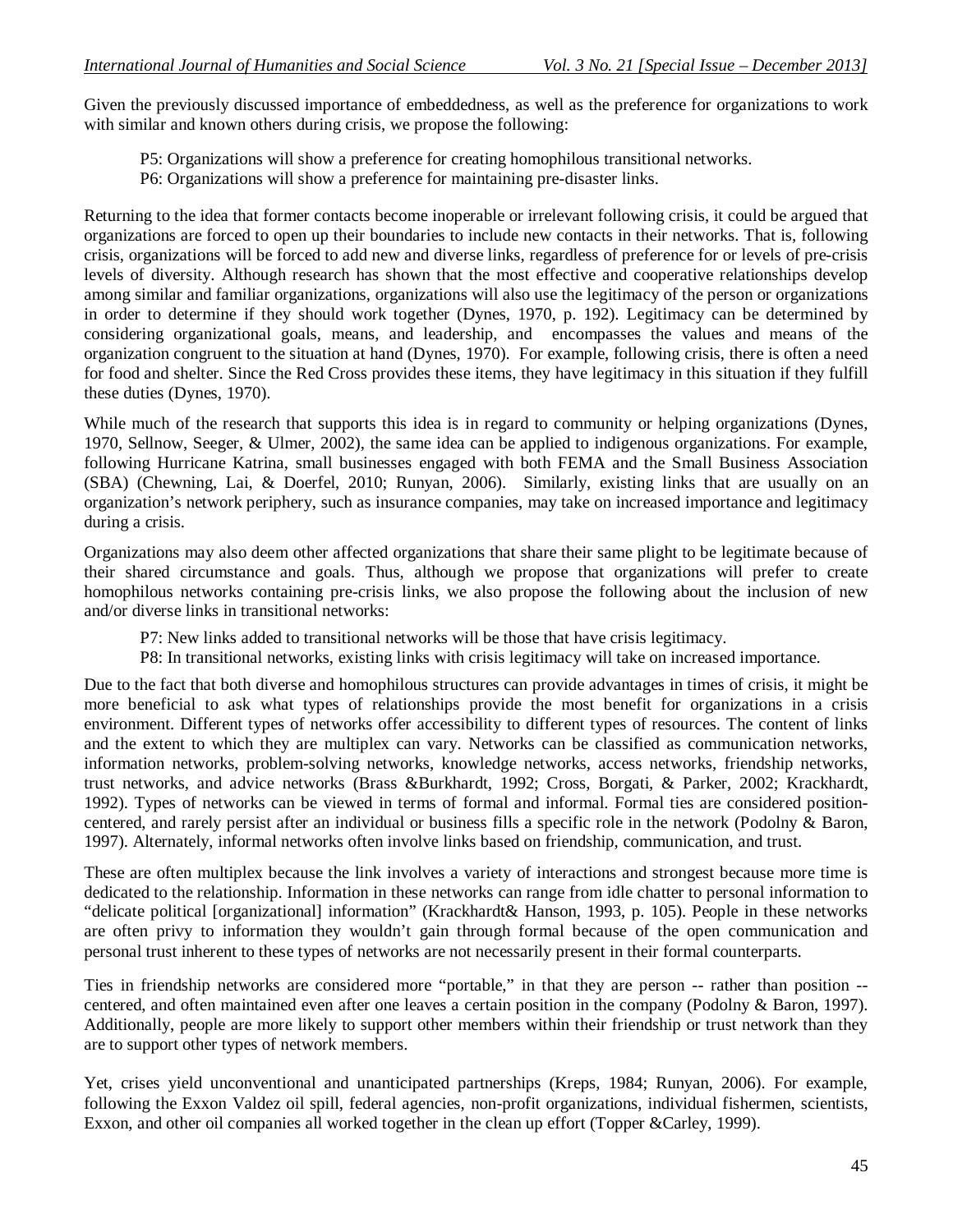Bridging the preference for homophilous networks with the need for diversity, we argue that transitional networks will utilize conventional (similar or familiar personal) ties for unconventional (business) purposes.

P9: Strong, multiplex links will be the first and most commonly activated links in transitional networks.

#### **3.4. Temporality**

The very idea of transition, or moving from one point in the organization's lifecycle to another, implies that certain elements of this process of change will be temporary. While scant, existing research on short-term networks makes reference to the idea of temporary networks. Conceptually similar to the idea of a transitional network, a temporary network is one that consists of "a set of diversely skilled people working together on a complex task over a limited period of time" (Goodman & Goodman, 1976). While the same definition could be applied to a transitional network, a temporary network may or may not be one in which members are trying to regroup or regain a sense of working order. Weick (1990) refers to temporary networks as being an "odd mix of the mechanistic and the organic" (p. 587). That is, it is likely that these networks will exist within a larger established structure, but need to operate in an extremely flexible way. These structures are formed for a limited purpose and include members who have not necessarily worked together before, and may not work together again. Additionally, members of these networks represent a large diversity of either functions or skills. They are formed when a task arises that is so complex that it cannot be accomplished either singularly or by many people working on individual aspects of it side by side; rather, people must work interdependently in order to get the task accomplished.

For example, Doerfel and Taylor (2009) showed how interorganizational networks evolved as a new democratic system emerged in Croatia. They argued that over time and once the greater community settled into a new state (a functioning democracy), an initially interconnected diverse network changed. Members no longer had an acute need to continue relationships that had been critical to the political transformation of the country. Once democracy was established, Doerfel and Taylor (2004, 2009) argued, new organizations were formed and new relationships with more similar alters were made (e.g., environmental NGOs did not pair with political NGOs but returned to their "go green" mission and linked with other like minded organizations). In other words, organizations with different missions and causes no longer needed each other in the same way. We argue that the networks in this line of research (Taylor & Doerfel, 2003; Doerfel & Taylor, 2004, 2009) were creating transitional networks. Six years after Croatia's first elections, the networks "returned" to a "new" state of normal.

Previous crisis research has conceptualized this type of evolution through conditions and partnerships in terms of phases or stages. Heifetz, Grashow, &Linsky (2009) proposed two phases of crisis leadership: an emergency phase and an adaptive phase. In the emergency phase, the leader assesses and adapts to the new reality created by the triggering event. The adaptive phase is a time when organizational leaders can revise or reimagine organizational operating rules and bring closure to the past. Doerfel et al. (2010) identified four sequential phases, including: (a) *personalemergency,* in whichorganizational leaders' communicate to secure resources necessary to personal survival and rely on personal contacts to do so; (b) *professional emergency phase*, in which leaders reach out to employees' to check on their safety and status; (c) *transitional phase*, which involves a move to organization-level communication with incoming and outgoing communication distinguished in terms of media and content; and (d) *rebuilding phase*, in which organizations resume their core work and focus on nurturing relationships (both old and new) that could aid in sustaining work. Conceptualizingtransitional networks in terms of temporality implies that a) organizations adapt recovery tactics to the limitations and opportunities presented by the prevailing environmental conditions b) there may be communicative actions that need to be accomplished in order to lay the groundwork for future communicative actions, and c) organizations reach a point (be it a return to business or termination of the business) that marks an end to the crisis period and a beginning of a "new normal" where organizations draw on lessons learned, take stock of where they are, and modify their networks accordingly.Considering the temporality of transition, we propose:

P10: Membership in transitional networks will evolve as organizations move through phases of recovery.

P11: Membership in transitional networks will stabilize as communication and routines are established that facilitate full organizational functioning.

The preceding propositions have established the boundaries, temporality, communication in, and development,of transitional networks. The following discussion will elaborate on how these propositions fit together in order to advance research on network organization and crisis communication, as well as provide future directions for empirical testing.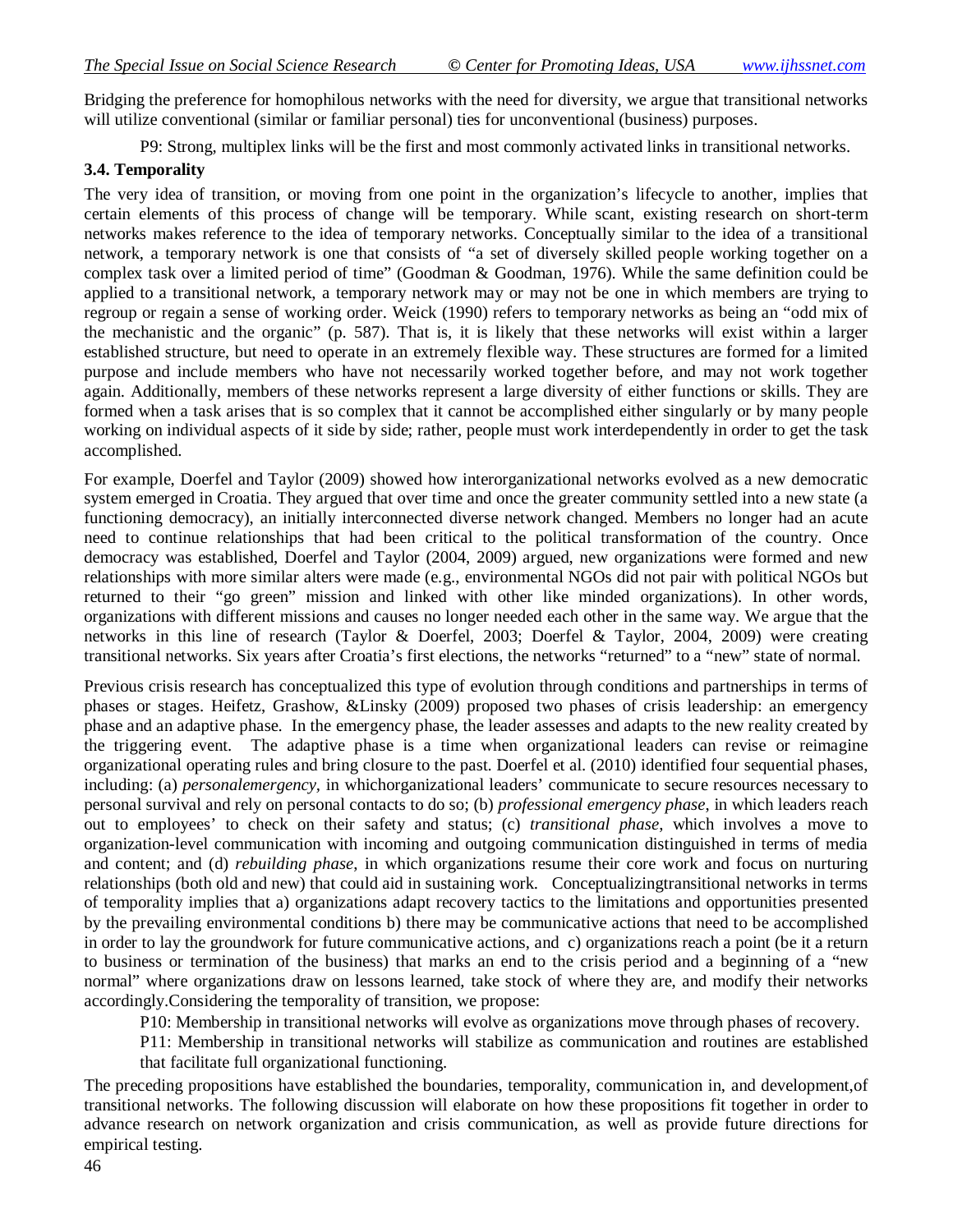## *4. Discussion*

Numerous studies have examined the factors related to organizational recovery, including organizational size (Dahlhamer & Tierney,1998), local, regional or national market levels (Runyan, 2006; Webb, Tierney, &Dahlhamer, 2002) and ownership type (e.g., part of a chain or a franchise, Aldrich & Auster, 1986; Tigges & Green, 1994). Moreover, while there is ample work on networks and crisis and communication and crisis (e.g., there is an entire special issue dedicated to the topic in the *Journal of Applied Communication Research* in February 2007), few have studied the lifecycle of a crisis from a communication network point of view. Of those studies that have taken a communication network point of view, even fewer have taken the point of view of indigenous, rather than community or helping, organizations. We seek to fill this gap. The concept of transitional networks, as proposed in this paper, integrates several network mechanisms (collective action, resource dependency, homophily, and diversity) on several levels (network, individual, and link), at several points in time (development, maintenance, and dissolution). By emphasizing communication over interaction, the idea of transitional networks also calls for attention to the detail and nuance that occur on the link level, which can be lost in studies that do not consider the nature and content of network communication. Thus, empirical testing of the propositions offered in this paper promises to make comprehensive contributions to the study of networked forms of organizing and crisis communication.As proposed here, the idea of transitional networks builds on a rich body of work from the field of sociology, considering how agents organize in relation to each other. By looking at the communication mechanisms through which they do so, this paper focuses on the enactment and consequences of communication in a crisis environment.

Additionally, considering crisis as a process, rather than an event, meets the call of scholars in crisis communication (Coombs, 2012; Roux-Dufort, 2007) to look at crisis as both a hindrance and an opportunity. According to Roux-Dufort (2007), crisis is more than the triggering event, but rather, is "the result of a degenerative organizational past evolution and a future of change" with the triggering event serving as a hinge between the two (p. 106). Just as chaos theory posits that complex systems will reestablish pattern, structure, and stability after a bifurcation, and that elements of the previous order serve as a reference point or components for a new order (Seeger, Sellnow, Ulmer, 2003), considering crisis in terms of a turning point acknowledges that it is "simultaneously in the before and in the after…it should be both the point of arrival of a period and the starting point of another" (Ruox-Dufort, 2007, p.110).

The idea of transitional networks cracks open this turning point and explores the mechanisms that organizations enact to move through this point and begin a new phase of the organizational lifcylce. Chaos theory posits that strange attractors serve as a basic organizing principle or structure that the system refers to despite bifurcation; the propositions laid out in this paper attempt to define these strange attractors in a way that is both specific enough to have explanatory power, without being so restrictive that they are applicable to only a small subset of situations. Thus, the idea of transitional networks brings a new level of specificity when applying chaos theory to organizational recovery.

Finally, this study adds to the small body of literature that considers how organizations move through crisis longitudinally, by characterizing the temporality of crisis in terms of an evolving social structure, the evolution of which is accelerated and altered by the triggering event and ends when organizations have integrated the necessary components to return to functionality. We have termed this structure as transitional, as it demarcates a dimension in which organizations pass from one state to another. Although the structure that the organization evolves into is not the final state an organization will reach, as network theory posits that networks continuously change based on the needs of participants, the end of a transitional network is when the organization has returned to a sense of stability and is no longer reacting to the context created by the triggering event. In effect, they have entered a "new normal."

While this paper does not propose that crisis integration is a linear process, it does propose that there are certain communication mechanisms that organizations will engage in as they transition through crisis. Understanding how organizations enact these mechanisms over time provides a richer understanding of how organizations and communities are affected by crisis.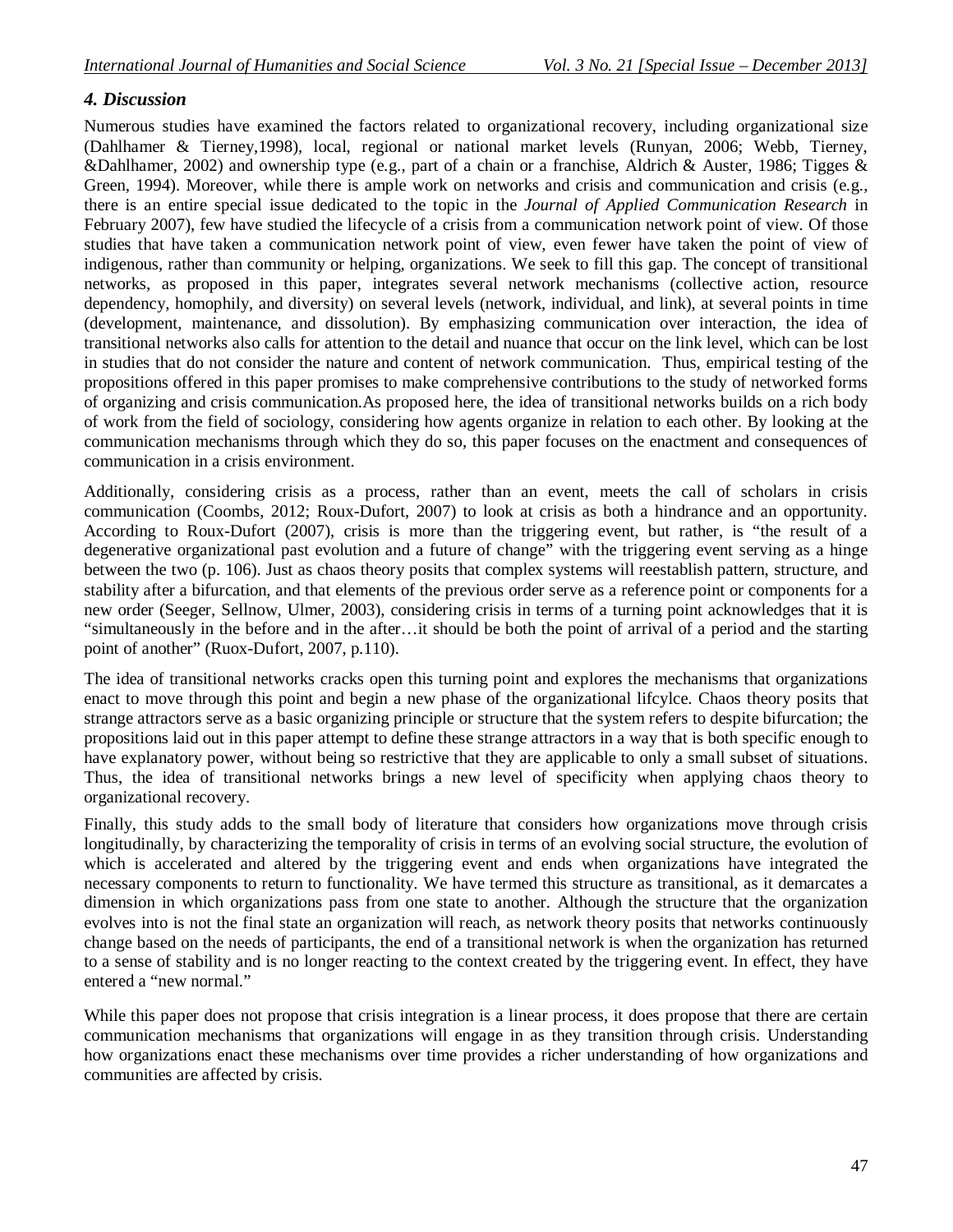## *5. Directions for Future Research*

This paper offers several directions for future research. Eisenhardt (1989) highlights the use of case studies to derive and test theoretical propositions. While this paper outlines basic tenets of transitional networks, empirically linking these tenets to case study data would provide an excellent first step in refining and sharpening these ideas. As crises vary widely, such testing in a variety of settings would be especially useful in drawing out differences in structural and communication based responses to crisis within the same theoretical framework. Transitional networks can be studied both in terms of structure (i.e. what specific network members are most sought after, and which actually provide the most support), as well as, in terms of innovative communication practices employed in network building (e.g. adaptive use of technology). Understanding the role network members play in terms of trust, resource exchange, and communication can help both organizations and policy makers to effectively incorporate these organizations into pre-crisis organizational networks or crisis plans. Issues of collective action and coalition building can also be studied in terms of transitional networks, shedding light into what mechanisms drive collective action in crisis. Finally, understanding how and when organizations enter a phase of "new normal," and how that resembles or differs from the pre-crisis normal, can highlight both the long- and short-term impact of crisis on organizations.

## *6. Conclusion*

Transitional networks offer a way to conceptualize crisis recovery in termsof social reorganization. Whether a natural disaster or the fault of a single organization, crisis often affects both the organizational system and the larger structure within which the organization operates. Integrating chaos theory and a networked form of organizing offers direction for approaching crisis without deterministically prescribing a formula for crisis recovery. Future empirical testing of the theoretical propositions offered in this paper would yield further understandings of the lifecycle of organizational networks, as well as further network research in areas such as disaster recovery, organizational crisis, and temporary organizational alliances.

## *References*

Aakhus, M. (2007). Communication as design.*Communication Monographs. 74*(1), 112-117.

- Ahuja, G. (2000). Collaboration networks, structural holes, and innovation: A longitudinal study. *Administrative Science Quarterly, 45*(3), 425-455.
- Aldrich, H., & Auster, E. R. (1986). Even dwarfs started small: liabilities of age and size and their strategic implications. In B.M. Staw & L. L. Cummings (Eds), *Research in organizational behavior* (**Vol. 8,** pp. 165– 198). Greenwich, CT: JAI Press.
- Barley, S. R. (1990). The alignment of technology and structure through roles and networks. *Administrative Science Quarterly, 35,* 61-103.
- Bigley, G. A., & Roberts, K. H. (2001). The incident command system: High-reliability organizing for complex and volatile task environments. *Academy of Management Journal, 14*(6), 1281-1299.
- Blau, P.M. (1977). A macrosocial theory of social structure. *American Journal of Sociology, (83)*1, 26-54.
- Bonacich P. (1972). Factoring and Weighting Approaches to status scores and clique identification. Journal of Mathematical Sociology 2, 113-120.
- Borgatti, S. P., Everett, M. G., & Freeman, L. C. (2002). *Ucinet 6 for Windows: Software for social network analysis*. Harvard: Analytic Technologies.
- Brass, D. J. & Burkhardt, M. E. (1992). Centrality and power in organizations. In N. Nohria & R. G. Eccles (Eds.), *Networks and organizations: Structure, form, and action* (pp. 191-215), Boston, MA: Harvard Business School Press.
- Burt, R. S. (1982). Toward a structural theory of action: Network models of social structure, perception, and action. Academic Press, NY.
- Carey, J. (2002). Media use during a crisis. *Prometheus, 20*(3), 202-207.
- Castells, M. (2000). Materials for an exploratory theory of the network society. *British Journal of Society,* 51(1), 5-24.
- Corman, S. R. (1996). Cellular automata as models of unintended consequences of organizational communication. In J. H. Watt & C. A. Vanlear (Eds.), *Dynamic patterns in communication processes,* (pp. 191-212). Newbury Park, CA: Sage
- Craig, R.T. (1999). Communicaion theory as a field. *Communication Theory, 9*(2), 119-161.
- Cross, R., Borgatti, S. P., & Parker, A. (2002). Making invisible work visible: Using social network analysis to support strategic collaboration. *California Management Review, 44*(2), 25-46.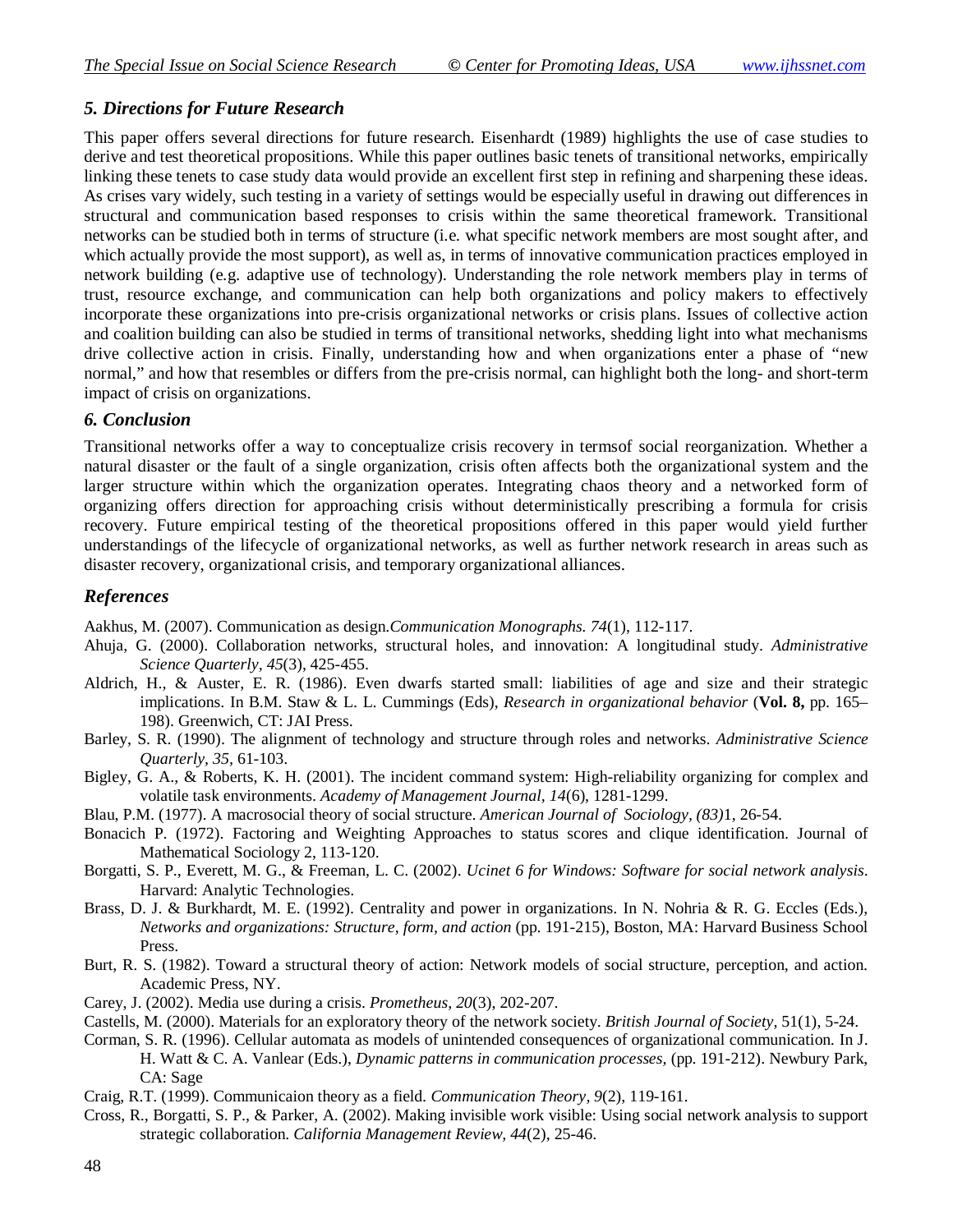- Cross, R. Parker, A., & Sasson, L. (2003). Networks in the knowledge economy. New York, NY: Oxford University Press.
- Doerfel, M. L. (2008). "Interorganizational Communication." *The International Encyclopedia of Communication*. Donsbach, Wolfgang (Ed). Blackwell Publishing, 2008. Blackwell Reference Online. 05 June 2009 <http://www.communicationencyclopedia.com/subscriber/tocnode?id=g9781405131995\_chunk\_g9781405131 99514\_ss76-1>
- Doerfel, M.L., Chewning, L.V., & Lai, C. (2013). The evolution of networks and the resilience of interorganizational relationships after disaster. *Communication Monographs.80*(4), 533-559
- Doerfel, M.L., Lai, C., & Chewning, L.V. (2010). The Evolutionary Role of Interorganizational Communication: Modeling Social Capital in Crisis Contexts. *Human Communication Research,* 36, 125-162*.*
- Doerfel, M. L., & Taylor, M. (2004). Network dynamics of inter organizational cooperation: The Croatian civil society movement. *Communication Monographs, 71,* 373-394.
- Doerfel, M. L., & Taylor, M. (2009, May). *Network analysis as a tool to make sense of relationships and media use in conflict situations*. Paper presented at the annual meetings of the International Communication Association, Chicago, IL.
- Dahlhamer, J. M., & Tierney, K. J. (1998). Rebounding from disruptive events: business recovery following the Northridge earthquake. *Sociological Spectrum*, *18,* 121–141.
- Dynes, R. R. (1970). *Organized behavior in disaster*. Lexington, MA: Heath Lexington Books.
- Ebers, M. (1997). Explaining inter-organizational network formation. In M. Ebers (Ed.) *The Formation of Inter-Organizational Networks* (pp. 3-40), New York, NY: Oxford University Press.
- Eisenhardt, K. M. (1989). Building theory from case study research. *Academy of Management Review*, 14, 532-550.
- Freeman, L.C. (1979). Centrality in social networks: Conceptual clarification. *Social Networks, 1*, 215-239.
- Freimuth, V.S. (2006). Order out of chaos: The self-organization of communication following the anthrax attacks. *Health Communication, 20*(2), 141-148.
- Fulk, J., & DeSanctis, G. (1995). Electronic communication and changing organizational forms. *Organization Science, 6*(4), 337-349.
- Gargiulo, M., & Benassi, M. (2000). Trapped in your own net? Network cohesion, structural holes, and the adaptation of social capital. *Organization Science, 11*(2), 183-196.
- Goodman, R. A. & Goodman, L. P. (1976). Some management issues in temporary systems: A study of professional development and manpower - the theater case. *Administrative Science Quarterly, 21*, 494-501.
- Granovetter, M. (1985). Economic action and social structure: The problem of embeddedness. *American Journal of Sociology, 91*(3), 481-510.
- Hanneman, R.A. & Riddle, M. (2005). Social network data. In *Introduction to Social Network Methods*. Retrieved 22 May, 2008, from http://faculty.ucr.edu/~hanneman/nettext/C1\_Social\_Network\_Data.html.
- Heimer, C. A. (1992). Doing your job and helping your friends: Universalistic norms and obligations to particular others in networks. In N. Nohria & R.G. Eccles (Eds.), *Networks and organizations: Structure, form, and action* (pp. 143-164), Boston, MA: Harvard Business School Press.
- Heifetz, R., Grashow, A., & Linsky, M. (2009). Leadership in a (permanent) crisis. *Harvard Business Review, 87*(7/8), 62–69.
- Hurlbert, J., Haines, V., & Beggs, J. (2000). Core networks and tie activation: What kinds of routine networks allocate their resources in nonroutine situations? *American Sociological Review, 65*, 598-618.
- Katz, J. & Rice, R. (2002). The telephone as a medium of faith, hope, terror, and redemption: America, September 11. *Prometheus, 20*(3), 247-253.
- Krackhardt, D. (1992). The strength of strong ties. In N. Nohria & R.G. Eccles (Eds.), *Networks and organizations: Structure, form, and action* (pp. 216-239), Boston, MA: Harvard Business School Press.
- Krackhardt, D. & Hanson, J. (1993). Informal networks: The company. *Harvard Business Review,* 104-111.
- Kreps, G. A. (1984). Sociological inquiry and disaster research. *Annual Review of Sociology, 10*, 309-330.
- Kuhn, T. (2008). A communicative theory of the firm: Developing an alternative perspective
- on intra $\Box$ organizational power and stakeholder relationships. *Organization Studies*, 29,1197 $\Box$ 1224.
- Lin, N. (1999). Social networks and status attainment. *Annual Review of Sociology, 25*, 467-487.
- Marwell, G., Oliver, P.E., Prahl, R. (1988). Social networks and collective action: A theory of critical mass. III. *American Journal of Sociology, 94*(3), 502-534.
- McDonald, M.L., & Westphal, J.D. (2003). Getting by with the advice of their friends: CEO's advice networks and firms' strategic responses to poor performance. *Administrative Science Quarterly, 48*, 1-32.
- Monge, P. R., & Contractor, N. S. (2000). Emergence of communication networks. In Fred Jablin and Linda Putnam (Eds.) *The New Handbook of Organizational Communication: Advances in Theory, Research, and Methods* (440-501), Thousand Oaks, CA: Sage Publications.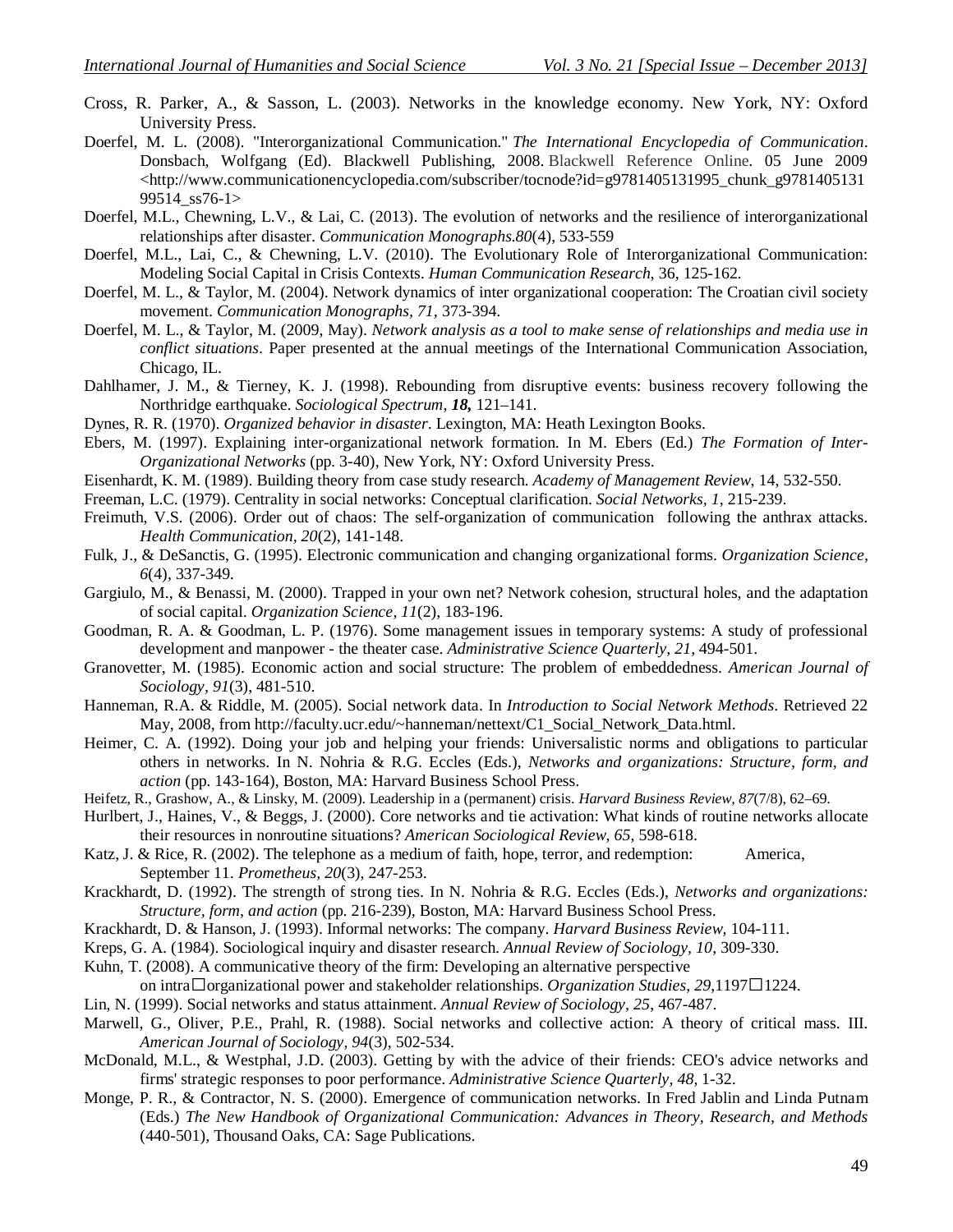- Monge, P.R., & Contractor, N.S. (2003). *Theories of communication networks*. New York, NY: Oxford University Press.
- Monge, P.R., Fulk, J., Kalman, M.E., Flanagin, A.J., Parnassa, C., Rumsey, S. (1998). Production of collective action in alliance based interorganizational communication and information systems. *Organization Science, 9*(3), 411-433.
- Podolny, J. M., & Baron, J. N. (1997). Resources and relationships: Social networks and mobility in the workplace. *American Sociological Review, 62*, 673-693.
- Powell, W.W. (1990). Neither market nor hierarchy: Network forms of organization. *Research in Organizational Behavior, 12*, 295-336.
- Procopio, C. H., & Procopio, S. T. (2007). Do you know what it means to miss New Orleans?
- Internet communication, geographic community, and social capital in crisis. *Journal of Applied Communication Research,* 35(1), 67-87.
- Rice, R. E. (1993). Using network concepts to clarify sources and mechanisms of social influence. In W. D. Richards, Jr., & G. A. Barnett (Eds.), *Progress in Communication Sciences: Advances in communication network analysis*. (pp. 43-52). Norwood, NJ: Ablex.
- Rice, R.E., Collins-Jarvis, L. & Zydney-Walker, S. (1999). Individual and structural influences on information technology helping relationships. Journal of Applied Communication Research, 27(4), 285-303
- Rogers, E.M. & Kincaid, D.L. (1981). Communication Networks: Toward a New Paradigm for Research. New York: Free Press.
- Ruox-Dufort, C. (2000). Why organizations don't learn from crisis: The perverse power of normalization. *Review of Business, 21*(3), 25-30.
- Ruox-Dufort, C., & Metais, E. (1999). Building core competencies in crisis management through organizational learning: The case of the french nuclear power plant. *Technological Forecasting and Social Change,60*(2), 113-127.
- Runyan, R. C. (2006). Small businesses in the face of crisis: Identifying barriers to recovery from a natural disaster. *Journal of Contingencies and Crisis Management, 14*(1), 12-26.
- Salem, P. (2008). *Complexity and human communication*. Creskill, NJ: Hampton Press.
- Sellnow T.L., Seeger, M.W., & Ulmer, R.R. (2002). Chaos theory, informational needs, and natural crisis.*Journal of Applied Communication Research, 30*(4), 269-292.
- Seeger, M.W., & Ulmer, R.R. (2002). A post-disaster discourse or renewal: the cases of Marden Mills and Cole Hardwoods. *Journal of Applied Communication Research, 30*(2), 126-142.
- Seeger, M.W., Sellnow, T.L.& Ulmer, R.R. (2003).Communication and organizational crisis. Westport, CT: Greenwood Publishing Group.
- Shaluf, I.M., Ahmadun, F., & Said, A.M. (2003). A review of disaster and crisis.*Disaster Prevention and Management*, *12*(1), 24-32.
- Taylor, M. & Doerfel, M. L. (2003). Building interorganizational relationships that build nations. *Human Communication Research, 29*(2), 153-181.
- Thietart, R.A.&Forgues, B.(1995). Chaos theory and organization.*Organization Science. 6*(1), 19-31.
- Tigges, T. M., & Green, G. P. (1994). Small business success among men- and women-owned firms in rural areas.*Rural Sociology,59*(2), 289–310.
- Topper, C. M. &Carley, K. M. (1999).A structural perspective on the emergence of network organizations.*Journal of Mathematical Sociology, 24*(1), 67-96.
- Uzzi, B. (1997). Social structure and competition in interfirm networks: The paradox of embeddedness. *Administrative Science Quarterly, 42*, 35-67.
- Vandeford, M.L.; Nastoff, T., Telfer, J.L. &Bonzo, S.E. (2007). Emergency Communication Challenges in Response to Hurricane Katrina: Lessons from the Centers for Disease Control and Preventions. *Journal of Applied Communication Research,* 35(1), 9-25.
- Webb, G. R., Tierney, K. T., &Dahlhamer, J. M. (2002). Predicting long-term business recovery from disaster: A comparison of the Loma Prieta earthquake and Hurricane Andrew. *Environmental Hazards*, *4*(1), 45-58.
- Weick, K. E. (1990). The vulnerable system: An analysis of the Tenerife air disaster. *Journal of Management, 16*(3), 571-593.
- Weick, K. (1993). *The Collapse of Sensemaking in Organizations: The Mann Gulch Disaster* , Administrative Science Quarterly, Vol. 38, 628-652.
- Wellman, Barry. (1999) Networks in the global village: Life in contemporary communities. Boulder, CO: Westview Press.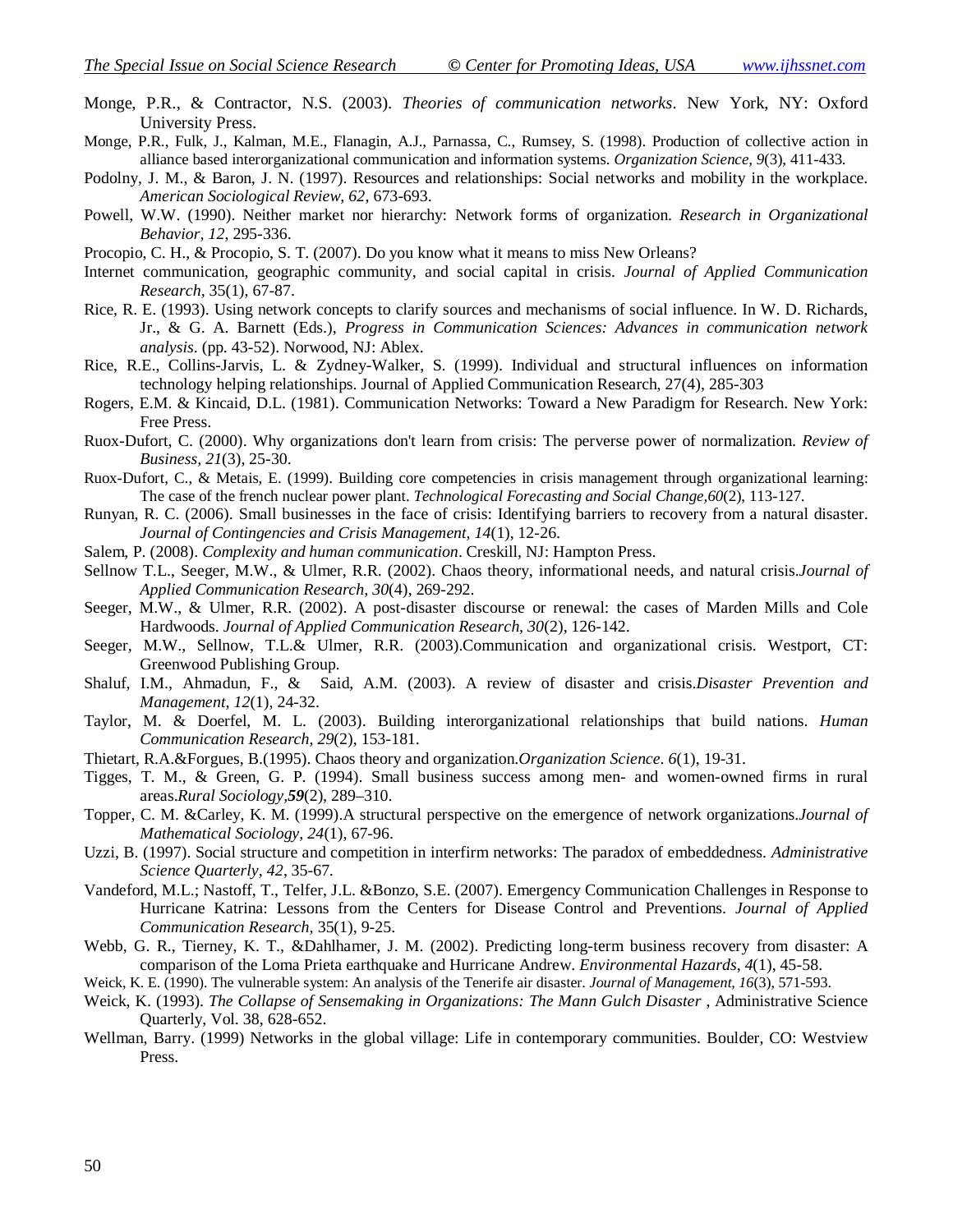| Theme                                 | Description                                                                                                                                                                                                       | Resources (theory/theoretical paradigms<br>used)                                                                                                                            |
|---------------------------------------|-------------------------------------------------------------------------------------------------------------------------------------------------------------------------------------------------------------------|-----------------------------------------------------------------------------------------------------------------------------------------------------------------------------|
| <b>Network Society</b>                | People exist in relationships of production,<br>consumption, power, experience communicated<br>within cultural contexts. Enactment of such social<br>structure is information, connectivity, flexibility          | Castells, 2000 (Grounded Theory of<br>Network Society)<br>Flanagin et al. (Public goods)<br>Wellman, 1999 (Global Community)                                                |
| Interpersonal<br>relations            | People exist in networks of relationships. Their<br>interactions create and are caused by interpersonal<br>connections and networked contexts.                                                                    | Krackhardt 1992 (Strength of strong ties)<br>McDonald & Westphal 2003 (Homophily)                                                                                           |
| Tie Specificity                       | Social relations are built upon repeated<br>communication, reciprocal relationships, and the<br>expectation of future interactions, and are<br>particularistic, as opposed to universal                           | Granovetter, 1985, (Embeddedness)<br>Heimer, 1992 (Particularism)                                                                                                           |
| Intra-<br>organizational<br>relations | Effects of people's relationships on organizational<br>outcomes. Also includes discussions of<br>opportunities/constraints that network configurations<br>offer/impose.                                           | Kuhn, 2008 (Communicative Theory of the<br>Firm)<br>Cross, Parker, & Sasson, 2003 (Networks<br>as Organizational Assets)<br>Burt, 1992; Lin, 1999 (Social Capital)          |
| Interorganizational<br>relations      | Multiple organizations collaborate or form alliances in<br>one or more facets of their businesses. Essentially,<br>network forms organise and govern interactions<br>among various individuals and organizations. | Powell, 1990 (Network Form)<br>Ebers, 1997 (Networked Firm)<br>Fulk & DeSanctis, 1995 (Interstitial<br>Linkages)<br>Doerfel & Taylor, 2004 (Cooperation and<br>Competition) |
| <b>Network Analysis</b>               | A methodological approach that studies the patterns of<br>interaction among entities in terms of the resulting<br>social structure.                                                                               | Blau, 1977 (Positional Approach)<br>Burt, 1982 (Structural Equivalence) Rogers<br>& Kincaid, 1981 (Relational Approach)                                                     |
| Structural<br>Influence               | Effects of the network structure on the individual<br>or collective choices of network members                                                                                                                    | Rice, Collins-Jarvis, Zydney-Walker, 1999<br>(Social Structural Factors)<br>Brass &Burkhardt, 1992 (Centrality and<br>Power)                                                |

## Table 1: Network themes in empirical research and scholarship